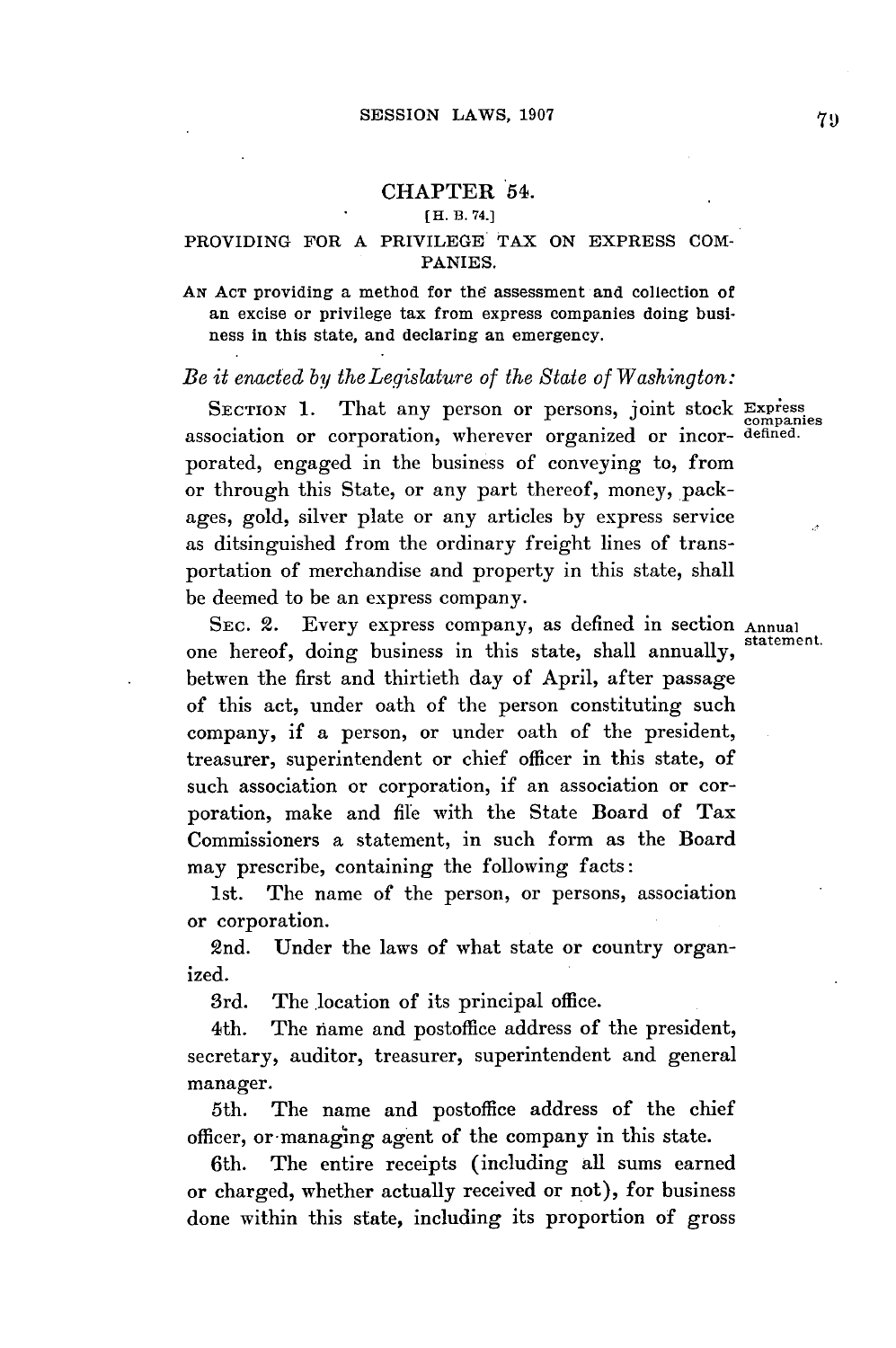receipts for business done **by** such company within this state in connection with other companies.

7th. Such other facts and information as the said Board may require in the form of return prescribed **by** it. Blanks for making the above statement shall be prepared and furnished any express company by the said Board.

Tax com- **SEC. 3.** The State Board of Tax Commissioners shall missioners  $t_{\text{total}}^{\text{small asec}}$  proceed to ascertain and determine, on or before the first<br>receipts. Monday in July, the online grees receipts of each of each Monday in July, the entire gross receipts of each of said express companies for business done within the State of Washington for the year next preceding the first day of April, and the amount so ascertained shall, in such instances, be held and deemed to be the gross receipts of such express company for business done within the State of Washington for the year under consideration.

Commitssion SEC. 4. The Board may adjourn from time to time<br>to proceed in case<br>statement until the business before it is finally disposed of. In case<br>not furnot fur- of failure or refusal of any express company to make the statement required **by** law, or furnish the Board any information requested **by** it, the Board shall inform itself as best it may on the matters necessary to be known in order Hearings. to discharge its duty. And at any time after the meeting of the Board on the first Monday in June, and before the gross receipts of any express company for business done within the State of Washington are determined, any person, company or corporation interested shall have the right, on written application, to appear before the Board and be heard in the matter of such determination. After the determination of the amount of the gross receipts of any express company for business done in the State of Washington and before the certification of the State Board of Tax Commissioners of such amount, the Board may, on the application of any person, company or corporation interested, or on its own motion, review and correct its findings, in such manner as may seem to it to be just and proper.

failure<br>to file

Penalty for SEC. **5.** In case any express company shall refuse, fail to file or neglect to make and file the statement or schedule, as statement. provided for in this act, such company shall be subject to a penalty of five hundred dollars **(\$500.00),** and an addi-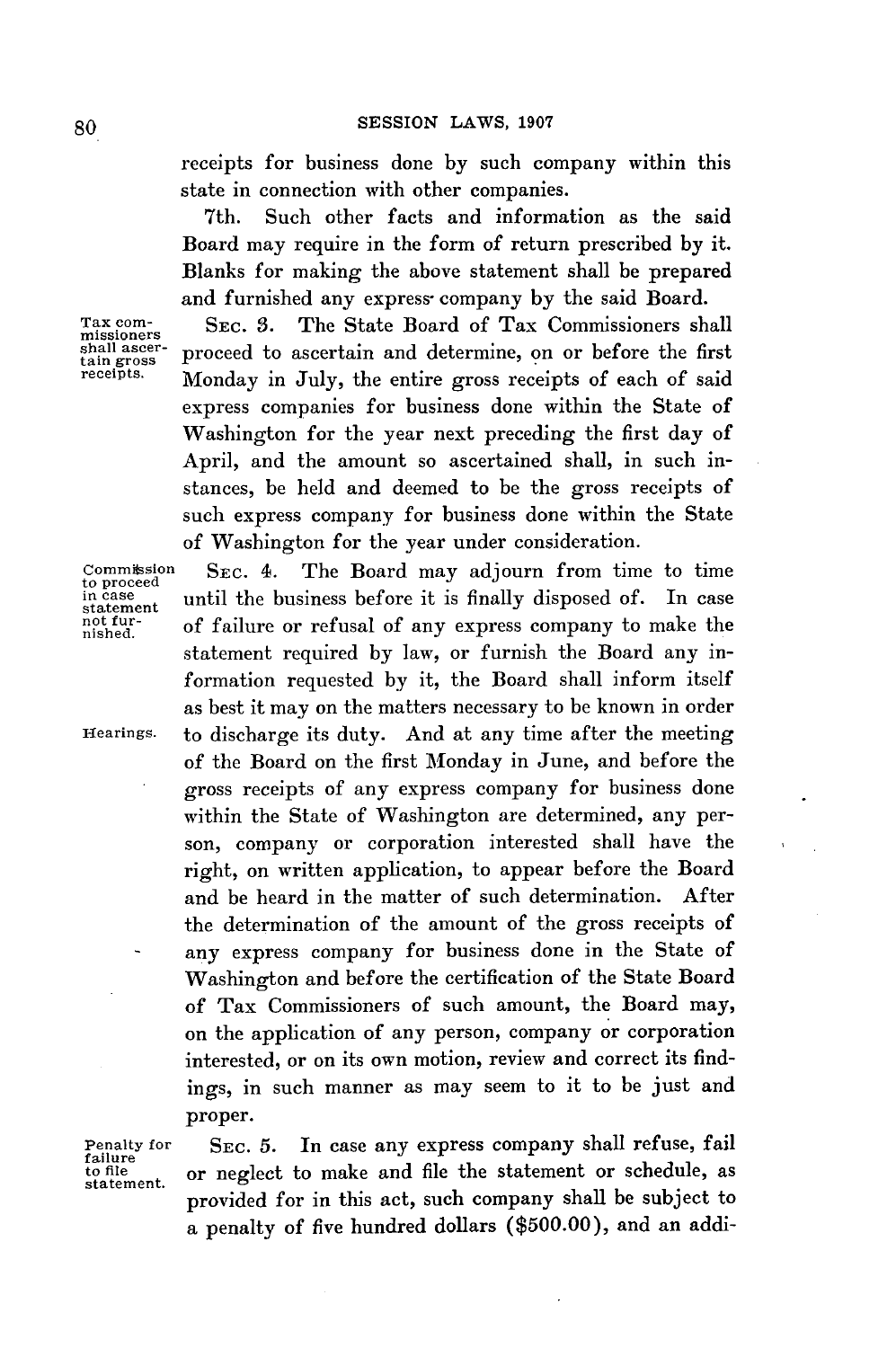tional penalty of one hundred dollars **(\$100.00)** for each day's omission after the 30th day of April to file its statement, said penalty to be recovered **by** action in the name collection. of the state, and, on collection, paid into the state treasury to the credit of the general fund of the state. The Attorney General, on request of the State Board of Tax Commissioners, shall institute such action against any such person or persons, joint stock company or corporation so delinquent in any court of competent jurisdiction in this state.

SEC. 6. The State Board of Tax Commissioners shall Commiss have power to require the president, secretary, treasurer, testify. receiver, superintendent, managing agent, or other officer, or employe, or agent, of any express company, or any person, joint stock company or corporation, engaged in the express business, to attend before the Board, and bring with him for the inspection of the Board, any books or papers, of such person or persons, joint stock company or corporation, in his possession, or under his control, and to testify under oath, touching any matter relating to the organization or business of such person or persons, joint stock company, or corporation. Any member of the stock company, or corporation. Any member of the Any mem-<br>Board is authorized and empowered to administer such administer oath. Any officer, employe or agent, who shall refuse to attend before the Board when requested so to do, or shall refuse to bring with him and submit. for the inspection of the Board, any books, records or papers in his possession, custody or control, or shall refuse to answer any questions put to him **by** the Board or any member thereof, touching the organization or business of such person, persons, joint stock company or corporation, shall be deemed guilty of a Penalty for misdemeanor, and on conviction thereof, shall be fined, not testify. more than five hundred dollars **(\$500.00)** nor less than one hundred dollars **(\$100.00).**

SEC. 7. The State Board of Tax Commissioners shall Record of the first Monday in August, annually enter the amount receipts. on the first Monday in August, annually, enter the amount of gross receipts of express companies doing business in this state, for the year then next preceding the first day of April, as determined as provided for in section three of

**-6**